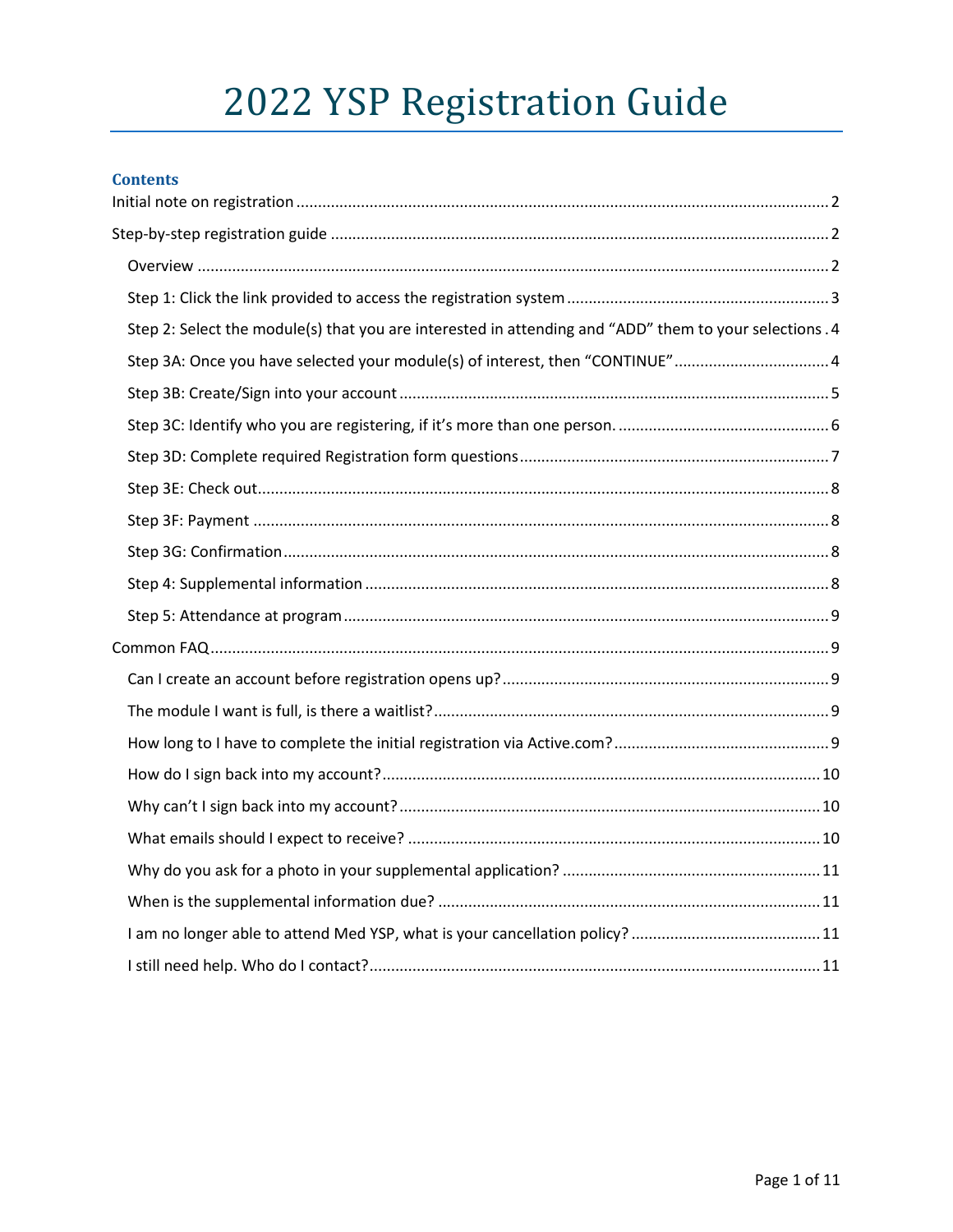# <span id="page-1-0"></span>**Initial note on registration**

We have implemented a new online registration system and this guide will help walk you through the process. We have also included an FAQ section of common questions at the end of this document. If you have any questions please read through this guide and the FAQ section before contacting us. If you cannot find the answer to your question, then please allow for 2-3 business days for us to answer your queries.

We do not condone misspelled email addresses! Please make sure that throughout the process you ensure that your email is spelled correctly before submitting. Once you submit your email, your account login is set and cannot be changed! We implore you to please double check your email.

Med & Law YSP Staff



# <span id="page-1-1"></span>**Step-by-step registration guide**

<span id="page-1-2"></span>**Overview**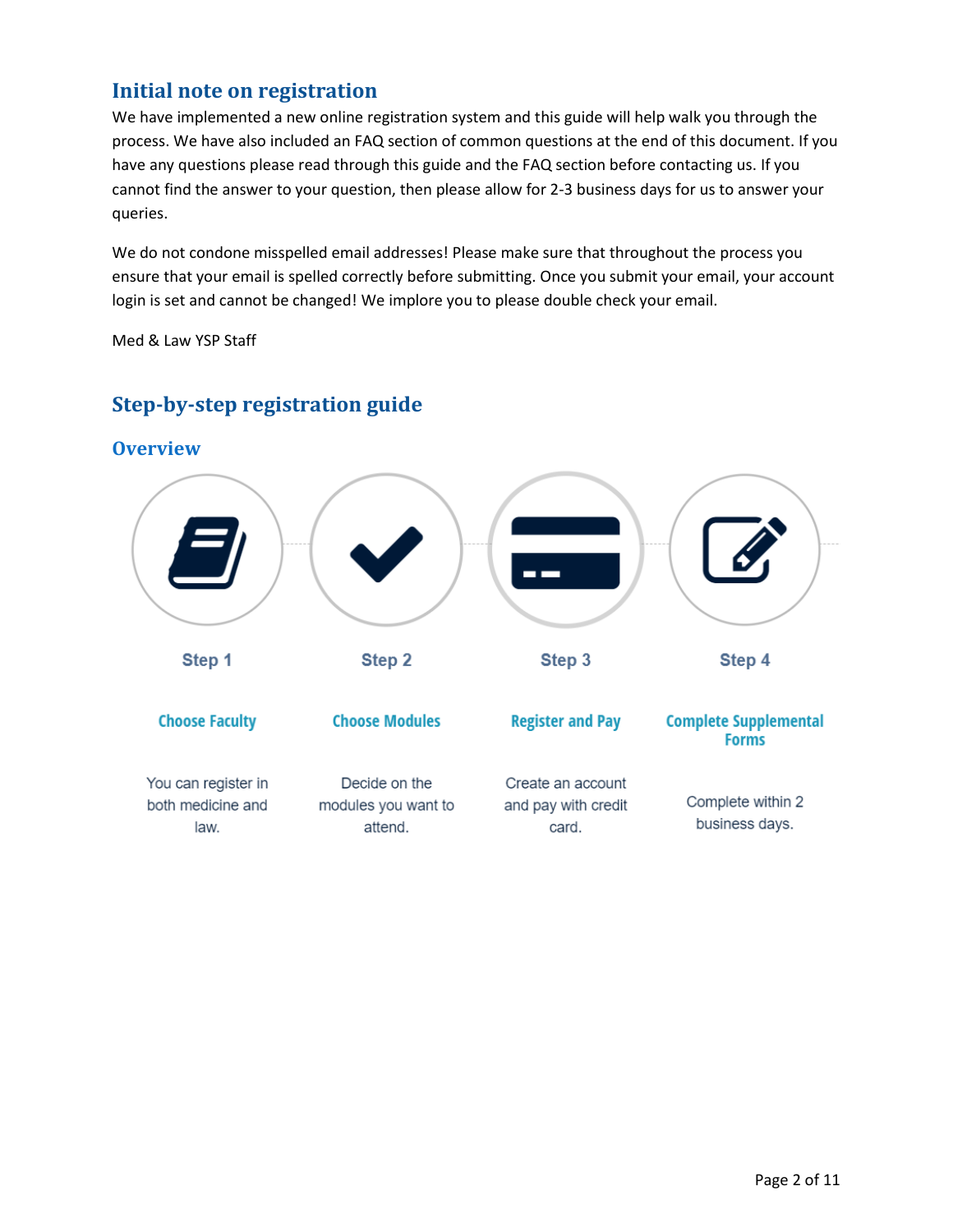# <span id="page-2-0"></span>**Step 1: Click the link provided to access the registration system**

<https://campscui.active.com/orgs/UniversityofTorontoYSP>

Please note that you can only access the registration system when applications have been opened on the specified date and time.

Decide whether registering for Med or Law YSP modules. In this example, we will be going through registration for Med YSP.



# **Programmes**

| MED YSP 2021 - Financial Need Scholarships (ATTN: visit<br>uoft.me/schol first) | <b>VIEW</b>                                                 | A SECURE ONLINE REGISTRATION |
|---------------------------------------------------------------------------------|-------------------------------------------------------------|------------------------------|
| Sessions available from 05/07/2021 - 30/07/2021                                 |                                                             | <b>HAVE QUESTIONS?</b>       |
| <b>IMED YSP 2021 Virtual</b><br>Sessions available from 05/07/2021 - 30/07/2021 | <b>Agency primary contact</b><br>$1 + 1 - 647 - 554 - 3977$ |                              |
|                                                                                 |                                                             | med.ysp@utoronto.ca<br>М     |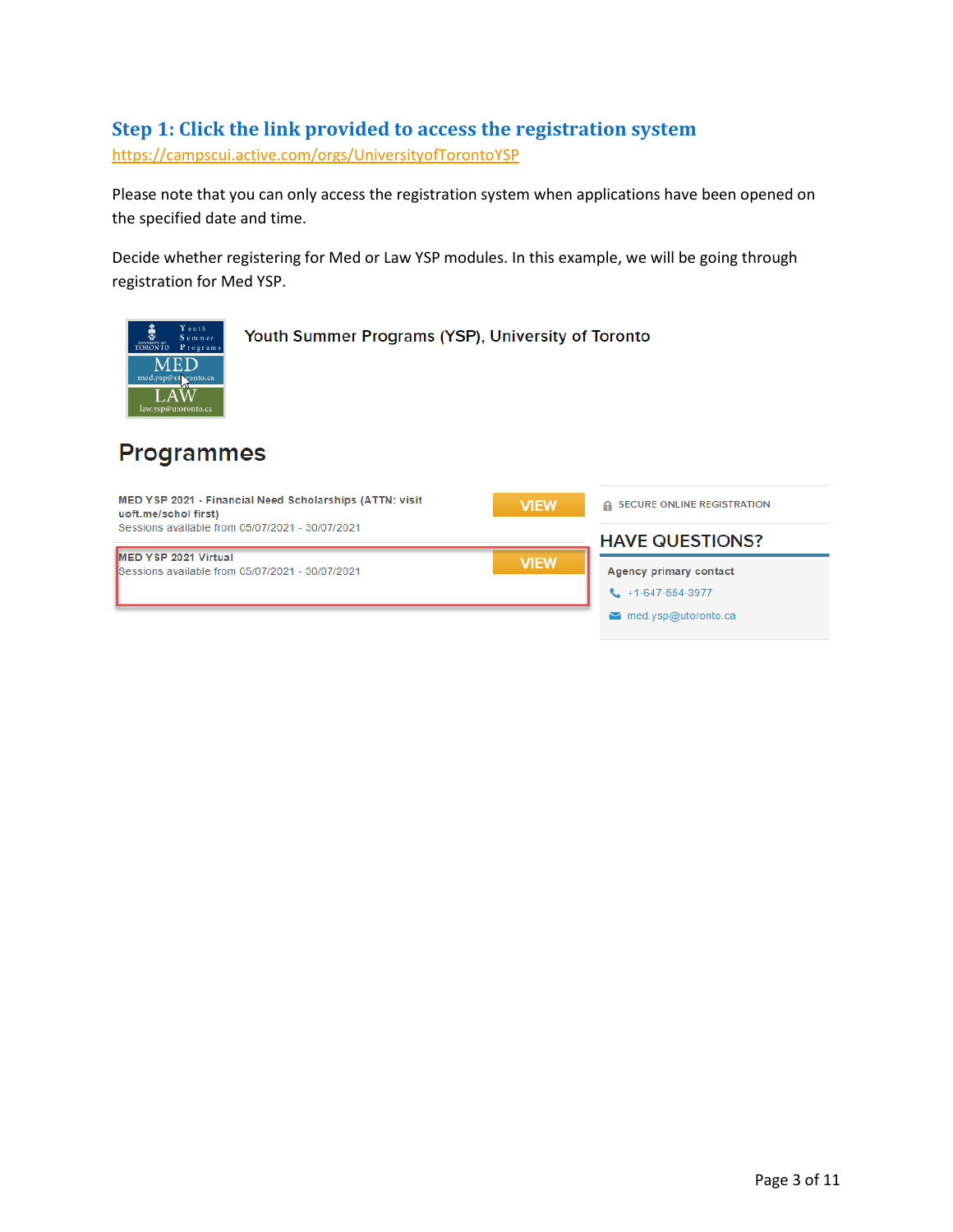# <span id="page-3-0"></span>**Step 2: Select the module(s) that you are interested in attending and "ADD" them to your selections**

You can register more than one student for the program at a time. To do so, change the "Quantity" for the selected module(s).



#### **Session Selection**

SELECT ONE OR MORE SESSIONS BELOW. YOU CAN REGISTER MULTIPLE PEOPLE AT THE SAME TIME.

| <b>FILTER BY</b>           | Reset                  | <b>SESSION LIST</b>                                                                                                               |                      | <b>E</b> YOUR SHOPPING CART                                       |
|----------------------------|------------------------|-----------------------------------------------------------------------------------------------------------------------------------|----------------------|-------------------------------------------------------------------|
| <b>SESSION TYPE</b>        | ∼                      |                                                                                                                                   | <b>Clear filters</b> | You have no sessions selected.<br>Get started by adding a session |
| ModF-Online<br>ModM-Online |                        | Module 1: Introduction to Physiology<br>View more details                                                                         | Only 24 spots left!  | on the left.                                                      |
| ModP-Online<br>ModT-Online |                        | 05/07/2021 - 09/07/2021 M - F, 9:30 AM - 3:30 PM EDT<br>$\circ$<br>9<br><b>Online Session</b><br>Ages 15-19   Grades 10th to 12th |                      |                                                                   |
| <b>SESSION MODE</b>        | $\checkmark$           | Module fee 2021                                                                                                                   | <b>CAD 958.00</b>    | <b>CONTINUE</b>                                                   |
| <b>LOCATION</b><br>Ontario | $\sim$<br>$\checkmark$ |                                                                                                                                   | <b>R</b> ADD TO CART | <b>SECURE ONLINE REGISTRATION</b><br>A.                           |

# <span id="page-3-1"></span>**Step 3A: Once you have selected your module(s) of interest, then "CONTINUE"**



You can see which modules you have selected in the "Your Selections" section on the right hand side. In this example Modules 1 have been selected.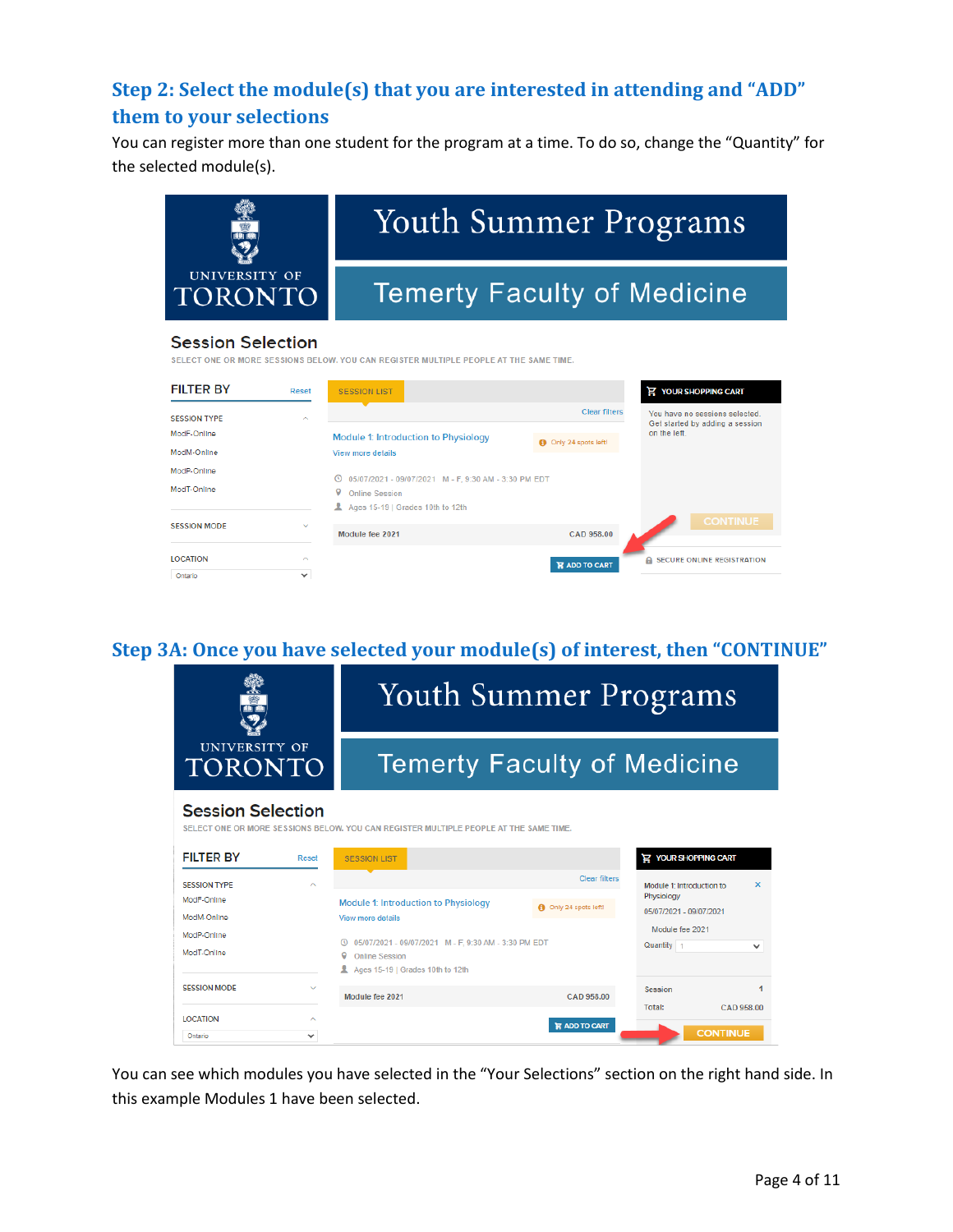# <span id="page-4-0"></span>**Step 3B: Create/Sign into your account**

a) Add your email address to create/sign into your account.

If you already have an account, then please sign-in with that account information. If you do not have an account, you can create one with your email address.

**N.B. Make sure to be careful when typing your email address, as once it is submitted this becomes your username, typo and all. This can be an issue if you try to sign back into the system.**

b) Click "NEXT" once you have ensured your email address is correct.

Once you have created your account, your spot in the program has been temporarily reserved. This means you will not lose the module(s) that you have placed in "Your Selections" for at least 15 minutes. If you do not complete the registration information in less than 15 minutes, you may have lost your spot. However, you are not registered for the program until you complete the registration forms and pay the program fee.

# **Registration Information**

**COMPLETE THE FOLLOWING INFORMATION TO REGISTER** 

| LOOKUP ACCOUNT<br>1                              |                                                                                                 |  |                      |  |
|--------------------------------------------------|-------------------------------------------------------------------------------------------------|--|----------------------|--|
| * Email address                                  | To complete registration faster, let's check if you have an account.<br>This field is required. |  | <b>NEXT</b>          |  |
| 2                                                | <b>PARTICIPANTS &amp; OPTIONS</b>                                                               |  | Add sessions         |  |
| 05/07/2021 - 09/07/2021<br><b>Online Session</b> | Module 1: Introduction to Physiology                                                            |  | $\times$             |  |
| school year                                      | Ages 15 - 19 Grades 10th - 12th as of 2020 - 2021                                               |  | Subtotal: CAD 958.00 |  |
| Module fee 2021                                  |                                                                                                 |  | CAD 958.00           |  |

You will notice that under "Lookup Account", it will list the email address provided. Again, please ensure that this email address is correct. Be sure to remember this information as it is important for signing back into your account at a later time to fill out supplemental forms.

If you leave your registration in an incomplete state you will receive an email from ACTIVE asking you to finish set up of your new account.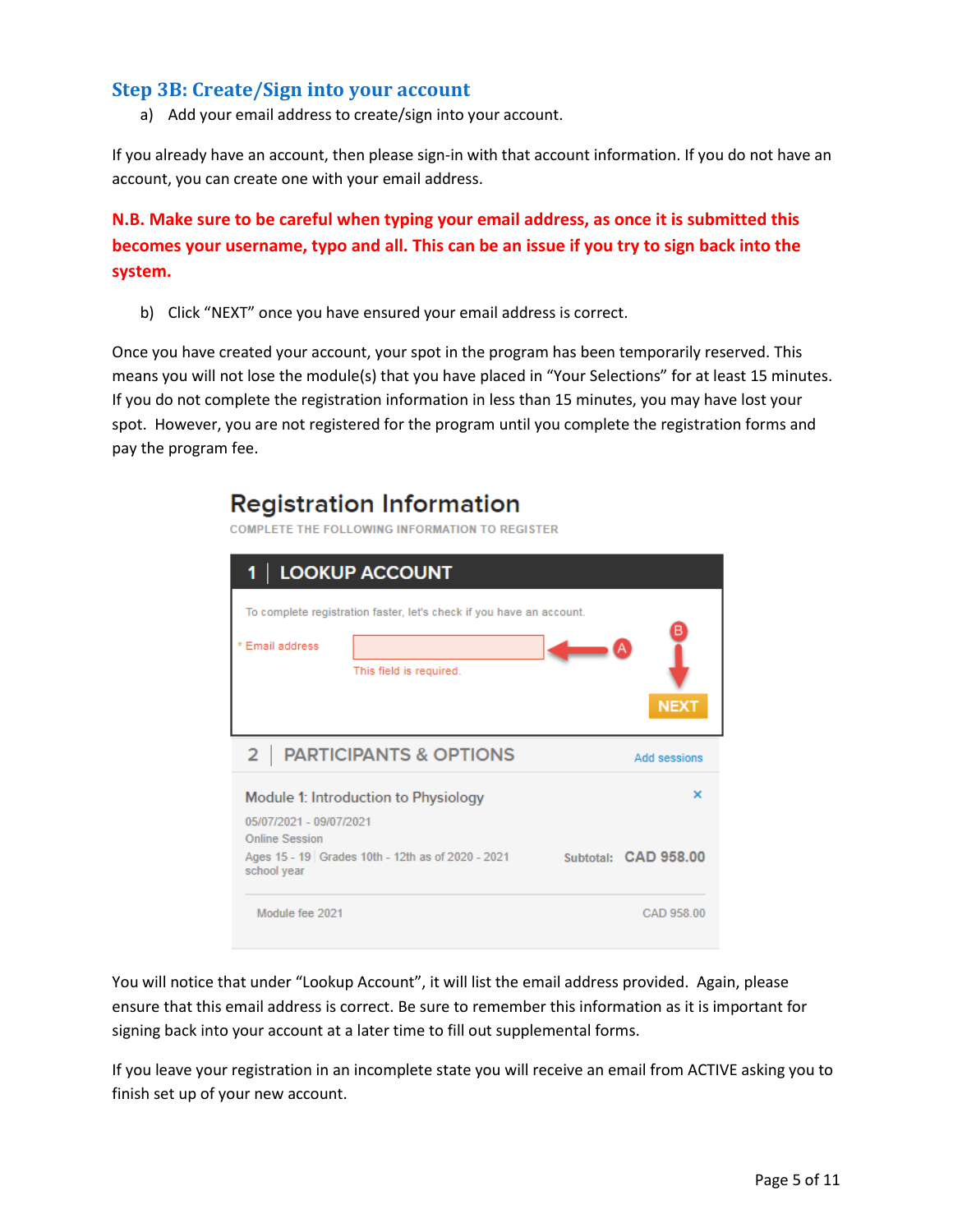# <span id="page-5-0"></span>**Step 3C: Identify who you are registering, if it's more than one person.**

Fill out the corresponding information for the student registering in the program. Please ensure that a parent/guardian fills out the registration form. Once you have filled out the student information "CONTINUE".

| <b>PARTICIPANTS &amp; OPTIONS</b><br>2 <sub>1</sub><br><b>Add sessions</b>                                                                    |                  |                                                                                                                                           |  |                           |
|-----------------------------------------------------------------------------------------------------------------------------------------------|------------------|-------------------------------------------------------------------------------------------------------------------------------------------|--|---------------------------|
| Module 1: Introduction to Physiology<br>05/07/2021 - 09/07/2021<br><b>Online Session</b><br>Ages 15 - 19 Grades 10th - 12th as of 2020 - 2021 |                  |                                                                                                                                           |  | ×<br>Subtotal: CAD 958.00 |
| school year                                                                                                                                   |                  |                                                                                                                                           |  |                           |
| Module fee 2021                                                                                                                               |                  |                                                                                                                                           |  | CAD 958.00                |
| Who is participating?                                                                                                                         |                  |                                                                                                                                           |  |                           |
| * Participant                                                                                                                                 | Example          | Test                                                                                                                                      |  |                           |
| * Date of birth                                                                                                                               | 01/03/2004       | Why do we ask this?                                                                                                                       |  |                           |
| * Gender                                                                                                                                      | Male             | <b>O</b> Female                                                                                                                           |  |                           |
| * Grade                                                                                                                                       | 10 <sub>th</sub> | $\checkmark$                                                                                                                              |  |                           |
|                                                                                                                                               |                  | * Y You are this person's parent or legal guardian<br>You must be the parent or legal guardian to register<br>someone under 18 years old. |  |                           |
|                                                                                                                                               |                  |                                                                                                                                           |  | <b>CONTINUE</b>           |

If you are registering the same student for multiple modules, select the student that will be attending from the dropdown menu. For example, our student is called New User. Please select the name of your student and it will automatically use the information previously provided.

If you are registering multiple students, then select "register a new person" and follow the same protocol as before.

Once complete, select "CONTINUE"

Repeat this process as necessary.

| Who are you registering? |                         | select<br>participants |
|--------------------------|-------------------------|------------------------|
| * Person                 | Select one              | name.                  |
|                          | This field is required. |                        |
|                          |                         | <b>CONTINUE</b>        |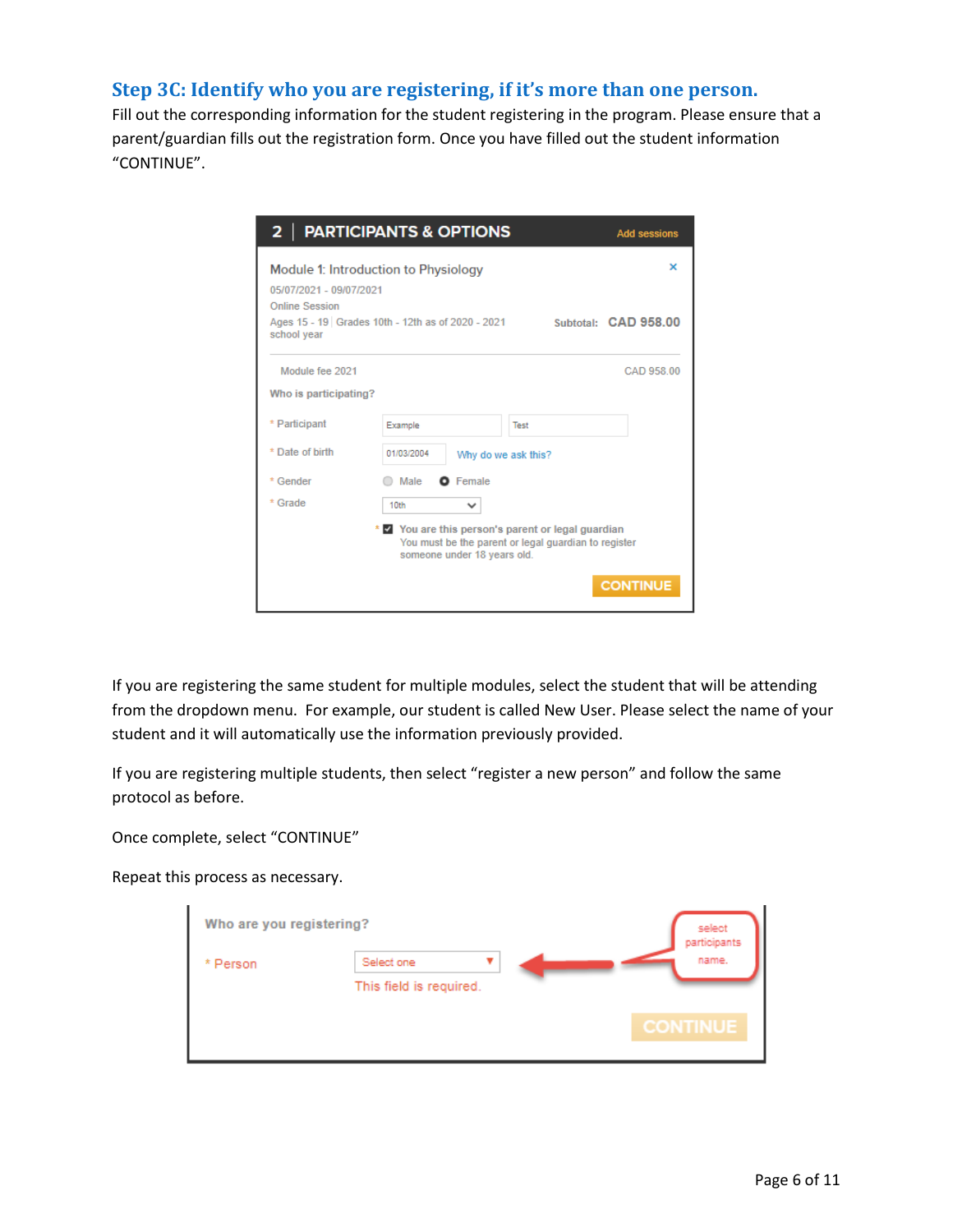# <span id="page-6-0"></span>**Step 3D: Complete required Registration form questions**

As you can see under "Participants & Options", the student registered for the module is listed above each module. In our case the student is called New User. You can still edit this information if you notice an error.

At this point "Registration Forms" have opened up. Please fill out the required information under "Registration Forms" before proceeding to "Checkout".

| <b>REGISTRATION FORMS</b><br>3 |             |  |
|--------------------------------|-------------|--|
| <b>Example Test</b>            |             |  |
| Update basic information       |             |  |
| * First name                   | Example     |  |
| Middle name                    | Middle name |  |
| * Last name                    | Test        |  |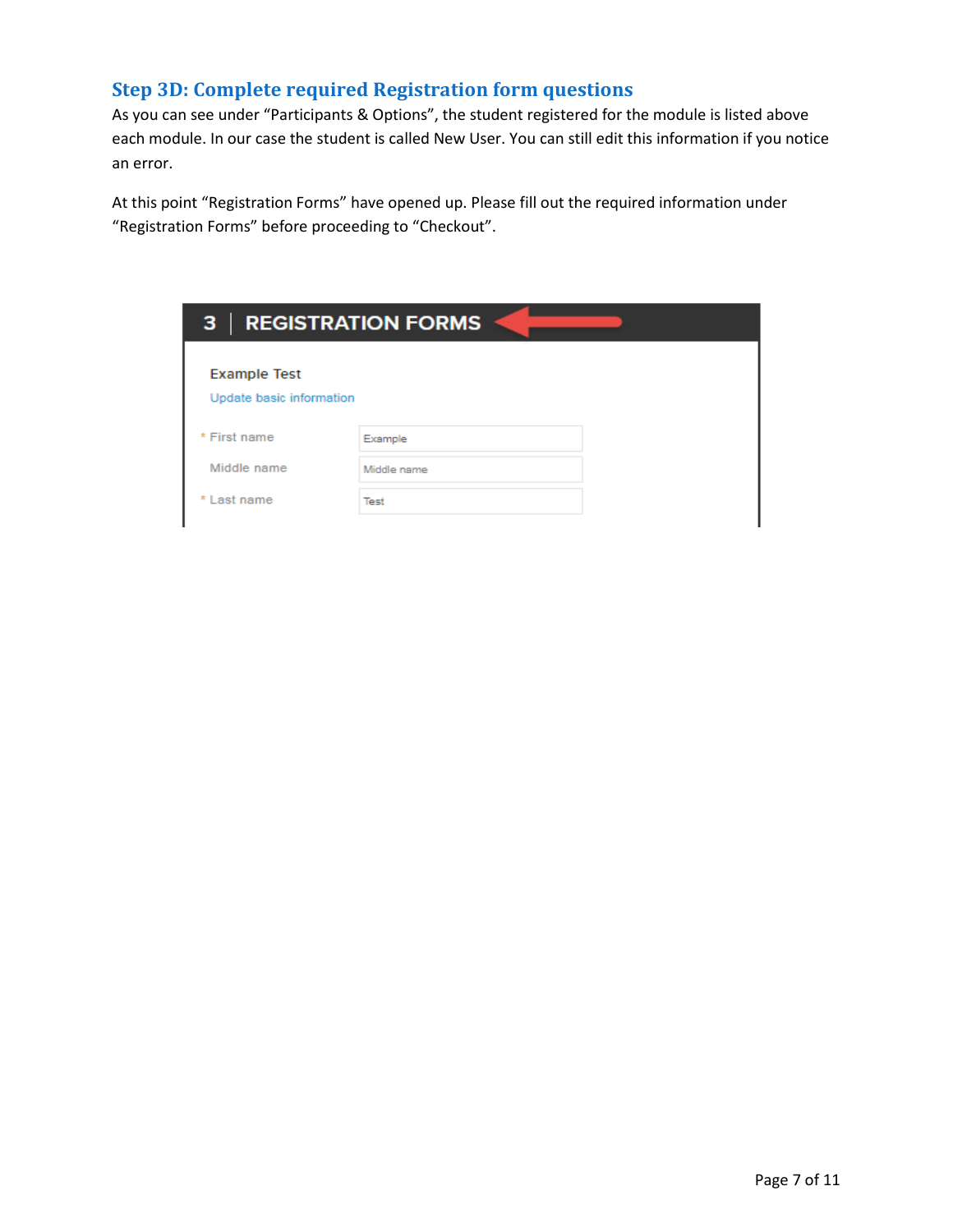# <span id="page-7-0"></span>**Step 3E: Checkout**

Once you have completed the information provided under Registration Forms, select "CONTINUE TO CART".

|                             |  | Clear |
|-----------------------------|--|-------|
| $\circ$ Type your signature |  |       |

#### <span id="page-7-1"></span>**Step 3F: Payment**

You will have been redirected to a new page to complete check-out. Fees include the module fee(s) and a **non-refundable \$98 registration fee**. You will only be charged the \$98 registration fee once per student being registered per Faculty, even if they are being registered for multiple modules.

# <span id="page-7-2"></span>**Step 3G: Confirmation**

You should receive an email that you have paid for the program (i.e. your receipt) as well as another email confirming your registration in the program.

Congratulations have officially completed the first steps to registering for the program!

Your confirmation email contains information about supplemental forms as well as an Information Package for Students, Parents, and Guardians with further information about the program.

#### <span id="page-7-3"></span>**Step 4: Supplemental information**

Please keep in mind, there is still supplemental information to fill out. Please check your confirmation email or our website for more information on when these forms are due.

You must fill out your supplemental information online. Please use your previous login. NOTE: a separate link is used to complete the supplemental documents. You can sign back into your account using this link. <https://campsself.active.com/UniversityofTorontoYSP>

There is also an optional supplemental document required for the Anatomy Museum for Med YSP. Only fill this out if the student will be attending Med YSP for 2 or more modules. Please print out the form, sign it, scan it, and upload it to the system. NOTE: We cannot accept digital signatures.

If you do not possess Canadian Health Insurance (e.g. OHIP), then you will be required to upload a form of proof that you have purchased health insurance for the duration of their time in the program.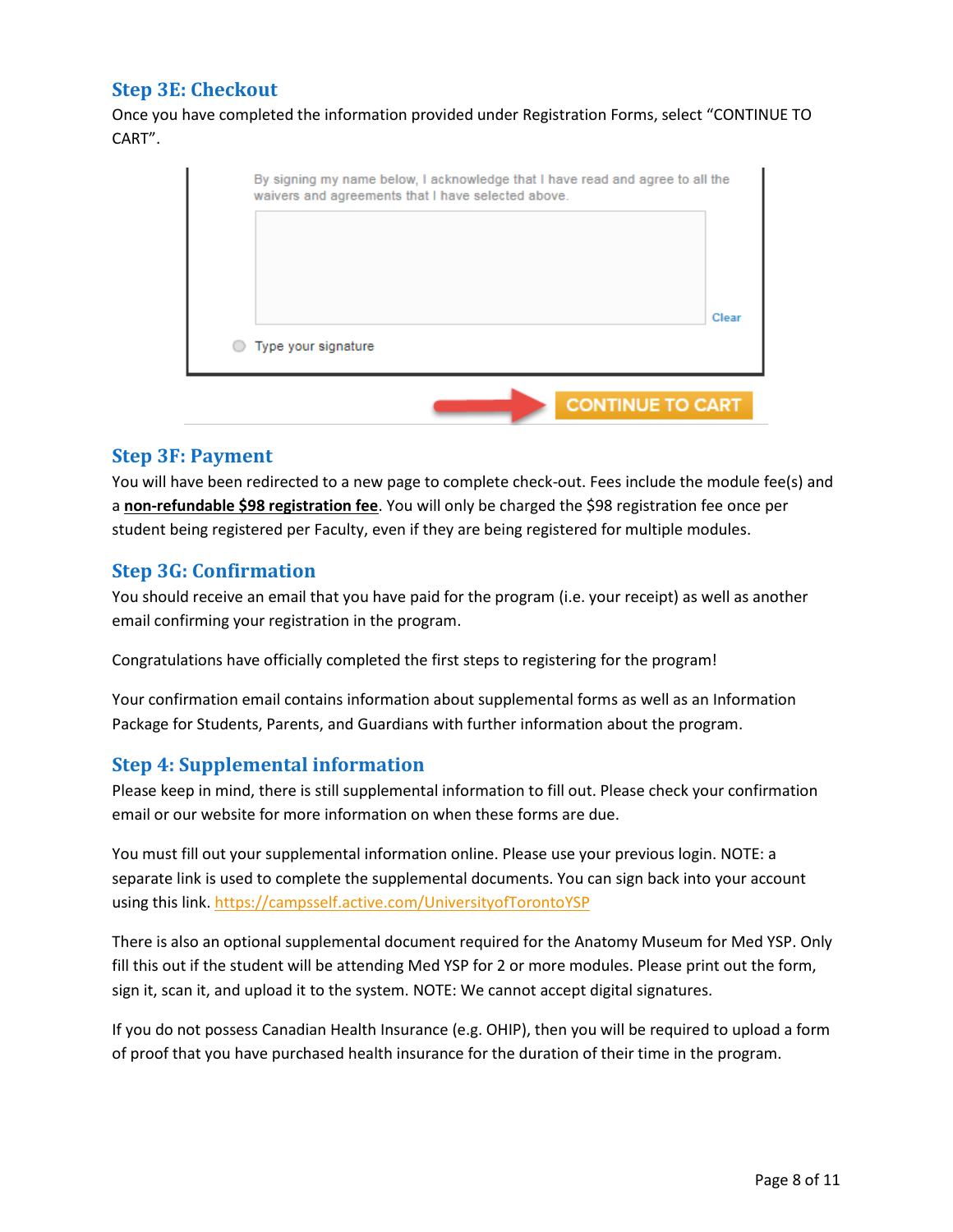# <span id="page-8-0"></span>**Step 5: Attendance at program**

You should receive an email closer to the module start date with further details about what to expect on your first day of the program.

# <span id="page-8-1"></span>**Common FAQ**

## <span id="page-8-2"></span>**Can I create an account before registration opens up?**

You cannot create an account before registration opens. Please ensure that registration has opened up before creating an account.

#### <span id="page-8-3"></span>**The module I want is full, is there a waitlist?**

If the module is full, you can still sign up for our waitlist. Please complete the instructions as previously provided. You should receive an email that you have been added to the waitlist. There is no fee associated with joining the waitlist.

The waitlists are run on a first-come-first served basis. If a spot is to become available we will contact the first person on the waitlist and inform them of a spot opening up. If you end up gaining a spot in the program, you will be required to pay the program fee to maintain your spot.

We sometimes get last minute cancellations due to unforeseen circumstances. As a result, spaces can open up even as late as a few days before a module starts.

# <span id="page-8-4"></span>**How long to I have to complete the initial registration via Active.com?**

If you leave the registration page on idle for more than 60 minutes, for security reasons it will sign you out and you will lose all progress made on registration. Please ensure that you fill out the initial registration in one sitting. Additionally if there is high demand for the program you may end up losing your spot if the information is not submitted within 15 minutes.

Registration for the program will remain open from the initial registration date until the program begins. However, spaces in the program tend to fill up very quickly.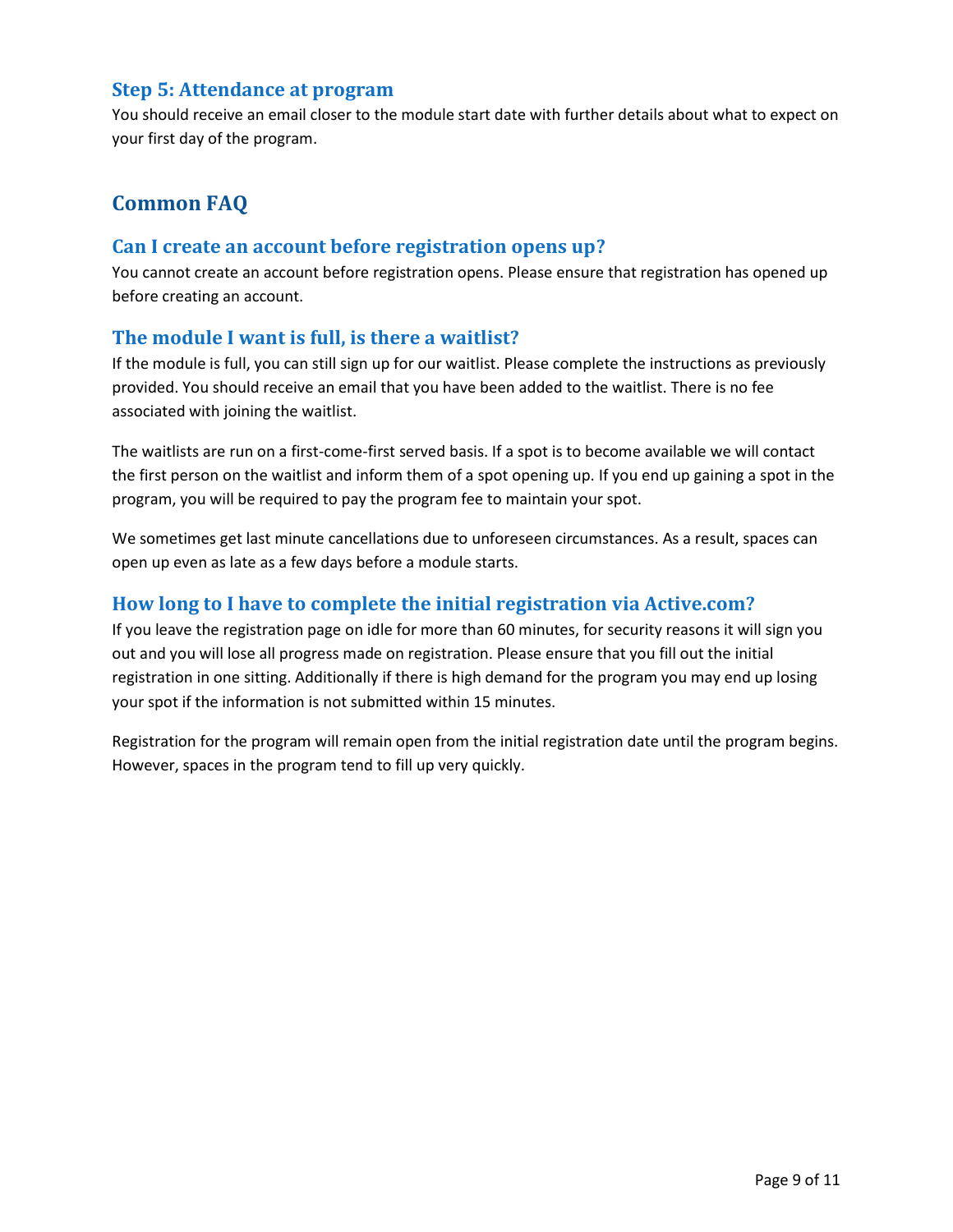# <span id="page-9-0"></span>**How do I sign back into my account?**

Please use the following link to sign back into your account.

<https://campsself.active.com/UniversityofTorontoYSP>

You should already be signed in. If not, login with your username (i.e. email) and password.

# <span id="page-9-1"></span>**Why can't I sign back into my account?**

Listed are the most common solutions:

- 1) Ensure that you are going to the link to sign back into your account, not the link for registration. You should be using this link[: https://campsself.active.com/UniversityofTorontoYSP](https://campsself.active.com/UniversityofTorontoYSP)
- 2) Confirm that you are using the correct username. Your user name is the same as the email address you used to create the account. Please ensure that you use the same email address as the one used to register for the program. If you made a typo in your email address when initially signing into the system, you must include the typo in your username.
- 3) Confirm your Online Account Email Address Status. You status should be listed as "Active". If you get the error message, "This person is not associated with an online account" the status will be "Invited". In this case an invitation has been sent but not accepted or opened. The Invite can be cancelled and re-sent.
- 4) If none of the above helped resolve the issue then, please contact us.

# <span id="page-9-2"></span>**What emails should I expect to receive?**

After including your email at the ACTIVE website, see step 3B, if you do not already have an account you'll be sent an email to create a password and confirm your account.

You will receive an email which is your receipt after you have paid for the program.

You will also get a confirmation email once you have successfully registered for the program. You will only receive ONE email for each student regardless of how many modules you have signed up for. This email will provide further information about the program including an Information Package for Students, Parents, and Guardians as well as information about the supplemental forms.

You may receive additional emails if you have left your application in an incomplete state, or reminder emails about completing your supplemental information.

Before your module begins you should receive an email detailing what to expect on the first day.